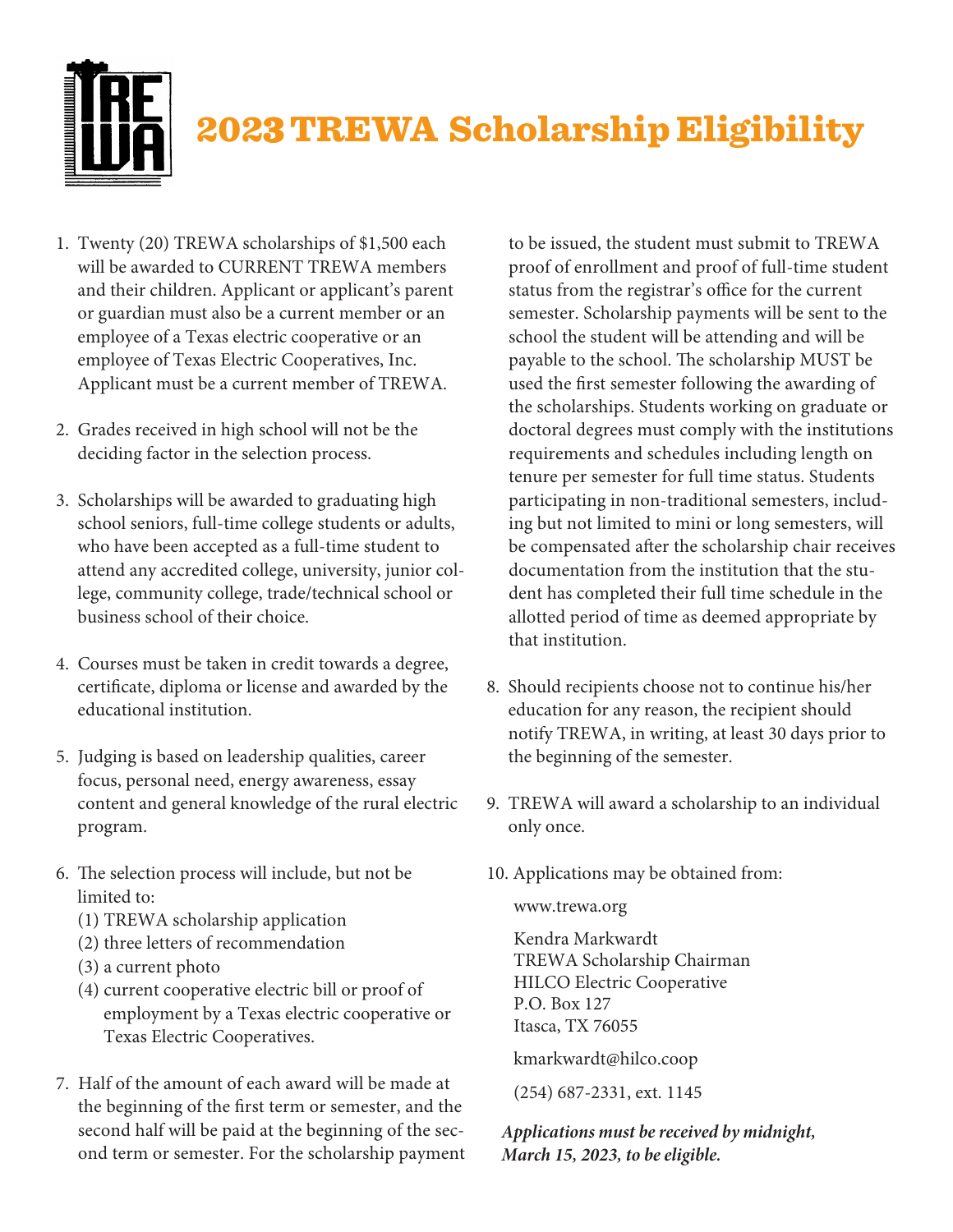

## **202**3 **TREWA Scholarship Application**

Application must be received by March 15, 2023.

| Return to:                                    |
|-----------------------------------------------|
| Kendra Markwardt                              |
| TREWA Scholarship Chairman                    |
| <b>HILCO Electric Cooperative</b>             |
| P.O. Box 127                                  |
| Itasca, TX 76055                              |
| (Applications will not be accepted by email.) |
|                                               |

❑ I would like to apply for the TREWA Scholarship that is open to **current TREWA members** and/or their children.

| Applicant's name                                                                        | Social Security number |                      |                      |
|-----------------------------------------------------------------------------------------|------------------------|----------------------|----------------------|
|                                                                                         |                        |                      |                      |
| Mailing address                                                                         |                        |                      |                      |
| City                                                                                    | State                  | ZIP code             |                      |
| Daytime phone                                                                           | Date of birth          |                      |                      |
| Name of parent/guardian                                                                 |                        |                      |                      |
|                                                                                         |                        |                      |                      |
| Address                                                                                 |                        |                      |                      |
|                                                                                         |                        |                      |                      |
| City                                                                                    | State                  | ZIP code             |                      |
| Daytime phone                                                                           |                        |                      |                      |
| Total family income (Circle the range that best applies to your family.) 0 \$0-\$50,000 | 0\$50,000-\$100,000    | ◯\$100,000-\$150,000 | 0\$150,000-\$200,000 |
|                                                                                         |                        |                      |                      |
| Cooperative name                                                                        |                        |                      |                      |
| Type of electric cooperative affiliation (member/employee)                              |                        |                      |                      |
| Is applicant's parent/guardian a current member of TREWA?                               |                        |                      |                      |
|                                                                                         |                        |                      |                      |
| School presently attending                                                              |                        |                      |                      |
| Address                                                                                 |                        |                      |                      |
| Current academic standing                                                               |                        |                      |                      |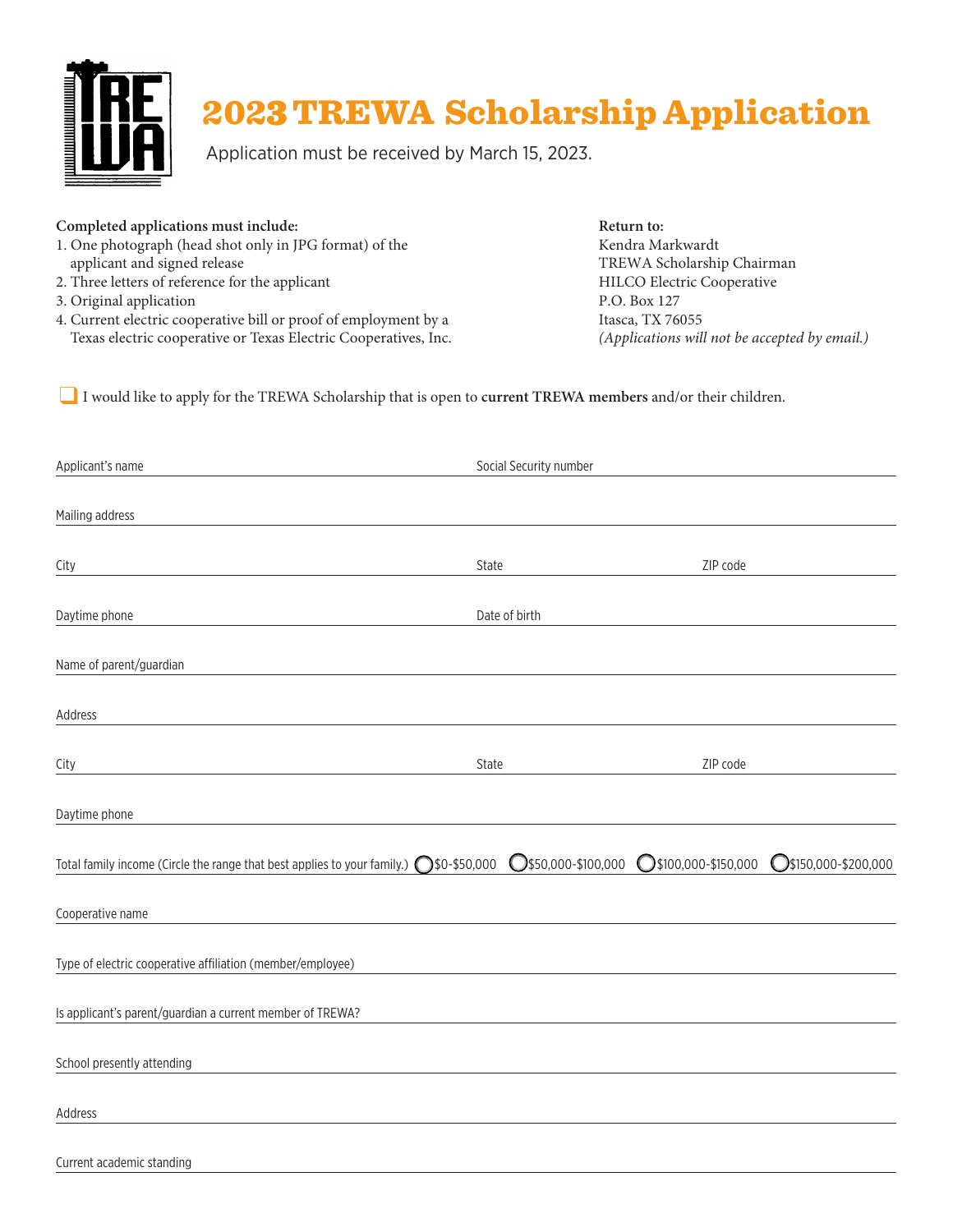Major (if currently attending post-secondary institution)

List affiliations and activities, indicating any offices held, whether past or current, leadership roles and awards received. (Use additional sheets if needed.)

List any jobs you have held, past or current, and describe the nature of the work done. (Use additional sheets if needed.)

College you plan to attend

Include a hand-written essay (maximum length of 250 words) describing, at least, the following about yourself:

- Planned field of study and how it relates to energy/electricity.
- Your goals (educational, professional and personal).
- Your plans for the future (5 to 10 years from now).
- Why you have chosen your particular field of study.
- Include any other information you feel qualifies you for this scholarship.